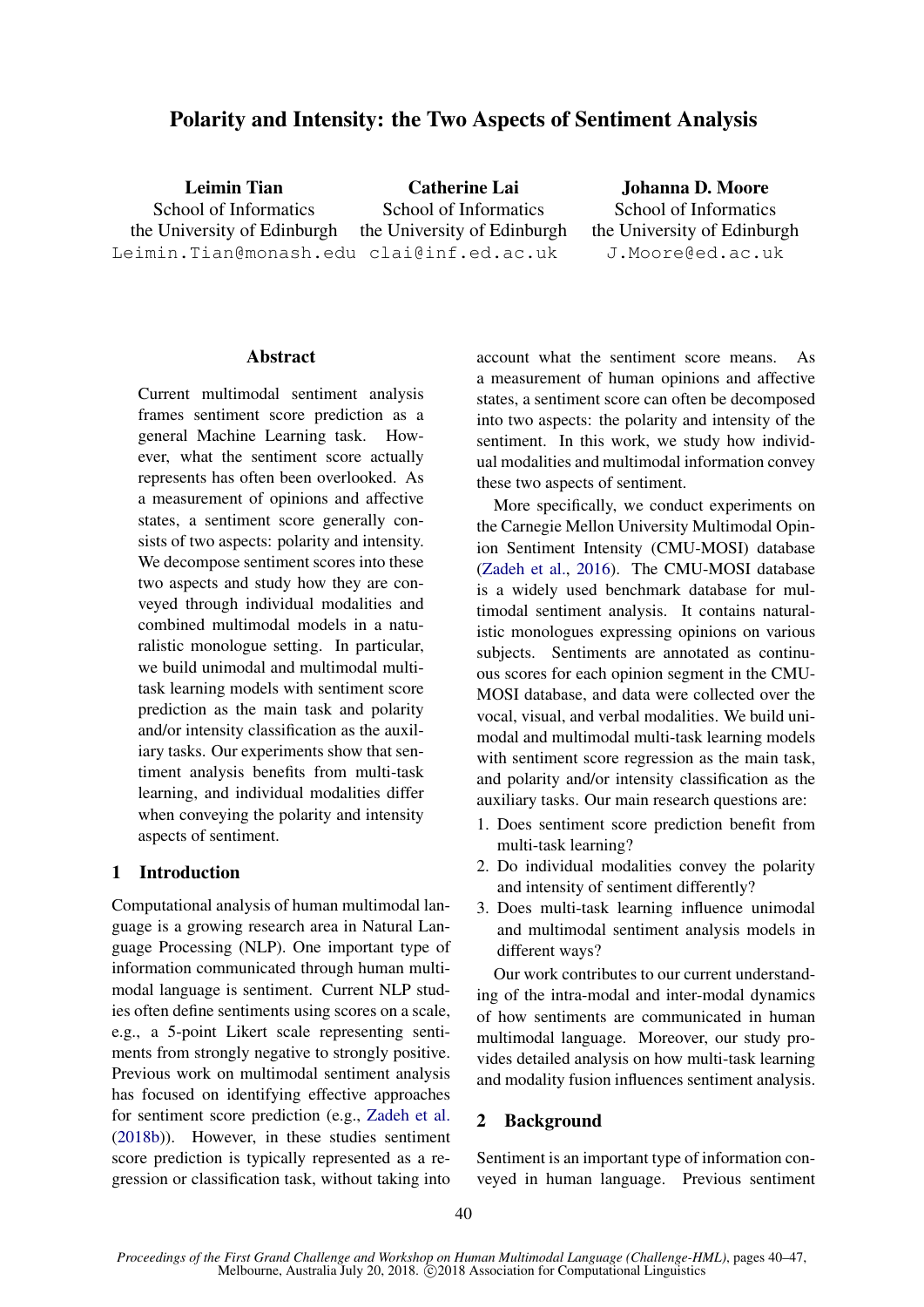analysis studies in the field of NLP have mostly been focused on the verbal modality (i.e., text). For example, predicting the sentiment of Twitter texts [\(Kouloumpis et al.,](#page-7-2) [2011\)](#page-7-2) or news articles [\(Balahur et al.,](#page-7-3) [2013\)](#page-7-3). However, human language is multimodal in, for instance, face-toface communication and online multimedia opinion sharing. Understanding natural language used in such scenarios is especially important for NLP applications in Human-Computer/Robot Interaction. Thus, in recent years there has been growing interest in multimodal sentiment analysis. The three most widely studied modalities in current multimodal sentiment analysis research are: vocal (e.g., speech acoustics), visual (e.g., facial expressions), and verbal (e.g., lexical content). These are sometimes referred to as "the three Vs" of communication [\(Mehrabian et al.,](#page-7-4) [1971\)](#page-7-4). Multimodal sentiment analysis research focuses on understanding how an individual modality conveys sentiment information (intra-modal dynamics), and how they interact with each other (intermodal dynamics). It is a challenging research area and state-of-the-art performance of automatic sentiment prediction has room for improvement compared to human performance [\(Zadeh et al.,](#page-7-5) [2018a\)](#page-7-5).

While multimodal approaches to sentiment analysis are relatively new in NLP, multimodal emotion recognition has long been a focus of Affective Computing. For example, [De Silva and](#page-7-6) [Ng](#page-7-6) [\(2000\)](#page-7-6) combined facial expressions and speech acoustics to predict the Big-6 emotion categories [\(Ekman,](#page-7-7) [1992\)](#page-7-7). Emotions and sentiments are closely related concepts in Psychology and Cognitive Science research, and are often used interchangeably. [Munezero et al.](#page-7-8) [\(2014\)](#page-7-8) identified the main differences between sentiments and emotions to be that sentiments are more stable and dispositional than emotions, and sentiments are formed and directed toward a specific object. However, when adopting the cognitive definition of emotions which connects emotions to stimuli in the environment [\(Ortony et al.,](#page-7-9) [1990\)](#page-7-9), the boundary between emotions and sentiments blurs. In particular, the circumplex model of emotions proposed by [Russell](#page-7-10) [\(1980\)](#page-7-10) describes emotions with two dimensions: Arousal which represents the level of excitement (active/inactive), and Valence which represents the level of liking (positive/negative). In many sentiment analysis studies, sentiments are defined using Likert

scales with varying numbers of steps. For example, the Stanford Sentiment Treebank [\(Socher](#page-7-11) [et al.,](#page-7-11) [2013\)](#page-7-11) used a 7-point Likert scale to annotate sentiments. Such sentiment annotation schemes have two aspects: polarity (positive/negative values) and intensity (steps within the positive or negative range of values). This similarity suggests connections between emotions defined in terms of Valence and Arousal, and sentiments defined with polarity and intensity, as shown in Table [1.](#page-1-0) However, while previous work on multimodal emotion recognition often predicts Arousal and Valence separately, most previous work on multimodal sentiment analysis generally predicts the sentiment score as a single number. Thus, we are motivated to study how the polarity and intensity aspects of sentiments are each conveyed.

<span id="page-1-0"></span>

| Aspect of the affect  | Activeness | Liking   |
|-----------------------|------------|----------|
| Emotion as by         | Arousal    | Valence  |
| <b>Russell</b> (1980) |            |          |
| Sentiment on          | Intensity  | Polarity |
| a Likert scale        |            |          |

Table 1: Similarity between circumplex model of emotion and Likert scale based sentiment.

In order to decompose sentiment scores into polarity and intensity and study how they are conveyed through different modalities, we include polarity and/or intensity classification as auxiliary tasks to sentiment score prediction with multi-task learning. One problem with Machine Learning approaches for Affective Computing is model robustness. In multi-task learning, the model shares representations between the main task and auxiliary tasks related to the main task, often enabling the model to generalize better on the main task [\(Ruder,](#page-7-12) [2017\)](#page-7-12). Multiple auxiliary tasks have been used in previous sentiment analysis and emotion recognition studies. For example, [Xia and Liu](#page-7-13) [\(2017\)](#page-7-13) used dimensional emotion regression as an auxiliary task for categorical emotion classification, while [Chen et al.](#page-7-14) [\(2017\)](#page-7-14) used sentence type classification (number of opinion targets expressed in a sentence) as an auxiliary task for verbal sentiment analysis. To the best of our knowledge, there has been no previous work applying multi-task learning to the CMU-MOSI database.

In addition to how individual modalities convey sentiment, another interesting topic in multimodal sentiment analysis is how to combine information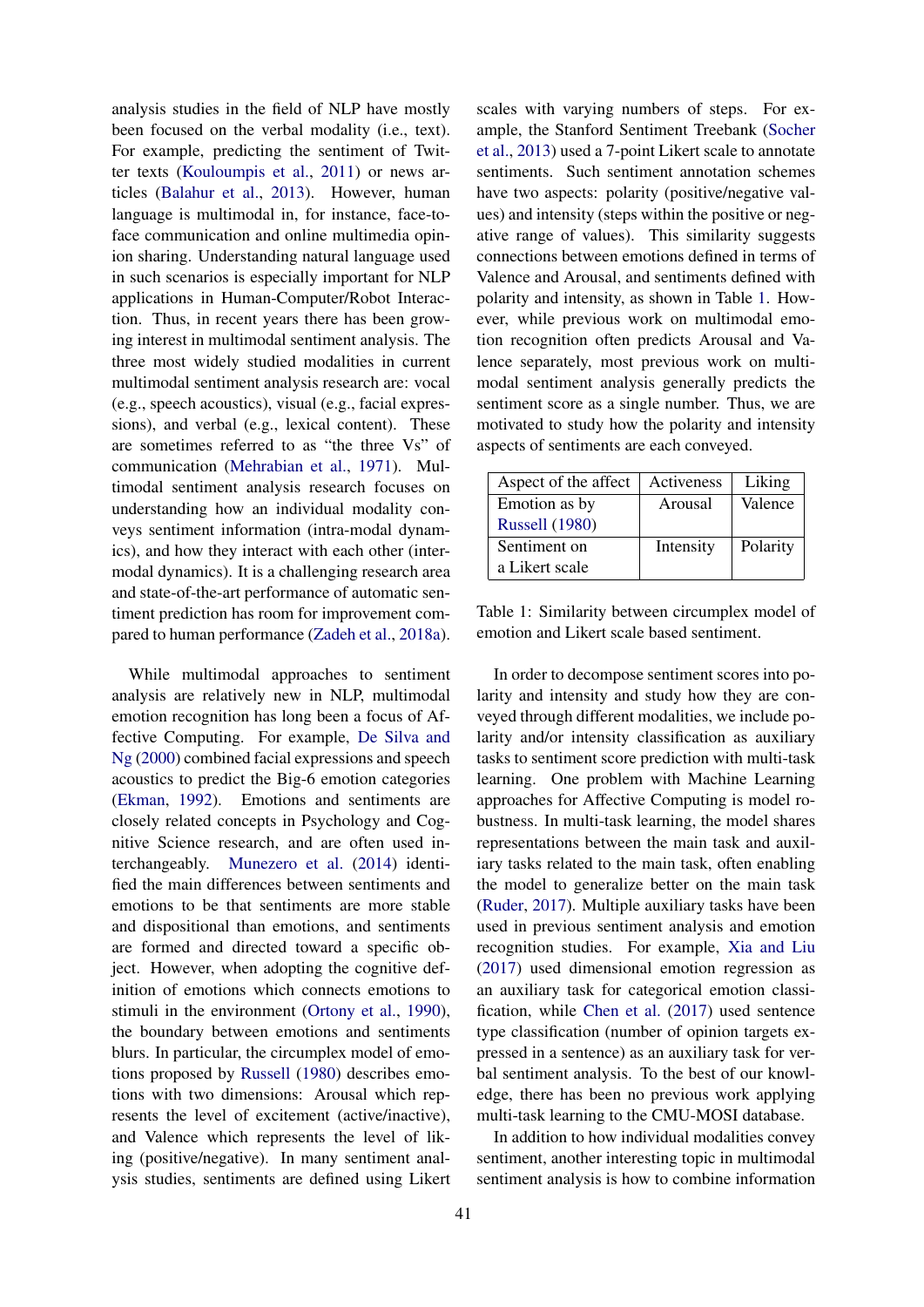from multiple modalities. There are three main types of modality fusion strategies in current multimodal Machine Learning research (Baltrušaitis [et al.,](#page-7-15) [2018\)](#page-7-15): early fusion which combines features from different modalities, late fusion which combines outputs of unimodal models, and hybrid fusion which exploits the advantages of both early and late fusion. We will study the performance of these different modality fusion strategies for multimodal sentiment analysis.

### 3 Methodology

#### 3.1 The CMU-MOSI Database

The CMU-MOSI database contains 93 YouTube opinion videos from 89 distinct speakers [\(Zadeh](#page-7-1) [et al.,](#page-7-1) [2016\)](#page-7-1). The videos are monologues on various topics recorded with various setups, lasting from 2 to 5 minutes. 2199 opinion segments were manually identified from the videos with an average length of 4.2 seconds (approximately 154 minutes in total). An opinion segment is the expression of opinion on a distinct subject, and can be part of a spoken utterance or consist of several consecutive utterances. [Zadeh et al.](#page-7-1) [\(2016\)](#page-7-1) collected sentiment score annotations of the opinion segments using Amazon Mechanical Turk and each video clip was annotated by five workers. For each opinion segment the sentiment scores are annotated on a 7-point Likert scale, i.e., strongly negative  $(-3)$ , negative  $(-2)$ , weakly negative  $(-1)$ , neutral  $(0)$ , weakly positive  $(+1)$ , positive  $(+2)$ , strongly positive  $(+3)$ . The goldstandard sentiment score annotations provided are the average of all five workers.

Previous work on the CMU-MOSI database explored various approaches to improving performance of sentiment score prediction (e.g., [Zadeh](#page-7-0) [et al.](#page-7-0) [\(2018b\)](#page-7-0)). The target sentiment annotations can be continuous sentiment scores or discrete sentiment classes (binary, 5-class, or 7-class sentiment classes). The Tensor Fusion Network model of [Zadeh et al.](#page-7-16) [\(2017\)](#page-7-16) achieved the best performance for continuous sentiment score regression on the CMU-MOSI database using features from all three modalities. The Pearson's correlation coefficient between the automatic predictions of their model and the gold-standard sentiment score annotations reached 0.70. In this work, we follow the parameter settings and features used by [Zadeh](#page-7-16) [et al.](#page-7-16) [\(2017\)](#page-7-16) when predicting the sentiment scores.

# 3.2 Multimodal Sentiment Analysis with Multi-Task Learning

In this study, we apply multi-task learning to sentiment analysis using the CMU-MOSI database. We consider predicting the gold-standard sentiment scores as the main task. Thus, the singletask learning model is a regression model predicting the sentiment score  $S<sub>o</sub>$  of an opinion segment *o*, which has a value within range  $[-3, +3]$ . To perform multi-task learning, for each opinion segment, we transform the gold-standard sentiment score  $S<sub>o</sub>$  into binary polarity class  $P<sub>o</sub>$  and intensity class  $I_0$ :

$$
P_o = \begin{cases} \text{Positive}, & \text{if } S_o \ge 0\\ \text{Negative}, & \text{if } S_o < 0 \end{cases} \tag{1}
$$

$$
I_o = \begin{cases} \text{Strong}, & \text{if } |S_o| \ge 2.5\\ \text{Median}, & \text{if } 1.5 \le |S_o| < 2.5\\ \text{Weak}, & \text{if } 0.5 \le |S_o| < 1.5\\ \text{Neutral}, & \text{if } |S_o| < 0.5 \end{cases} \tag{2}
$$

Unlike previous studies performing a 5-class or 7-class classification experiment for sentiment analysis, our definition of intensity classes uses the absolute sentiment scores, thus separating the polarity and intensity information. For example, an opinion segment  $o_1$  with  $S_{o_1} = +3.0$  will have  $P_{o_1}$  $=$  *Positive* and  $I_{o_1}$  = *Strong*, while an opinion segment  $o_2$  with  $S_{o_2} = -2.75$  will have  $P_{o_2} = Negative$ and  $I_{02}$  = *Strong*. Note that here we group the sentiment scores into discrete intensity classes. In the future we plan to study the gain of preserving the ordinal information between the intensity classes.

For each modality or fusion strategy we build four models: single-task sentiment regression model, bi-task sentiment regression model with polarity classification as the auxiliary task, bi-task sentiment regression model with intensity classification as the auxiliary task, and tri-task sentiment regression model with both polarity and intensity classification as the auxiliary tasks. In the bi-task and tri-task models, the main task loss is assigned a weight of 1.0, while the auxiliary task losses are assigned a weight of 0.5. Structures of the single-task and multi-task learning models only differ at the output layer: for sentiment score regression the output is a single node with tanh activation; for polarity classification the output is a single node with sigmoid activation; for intensity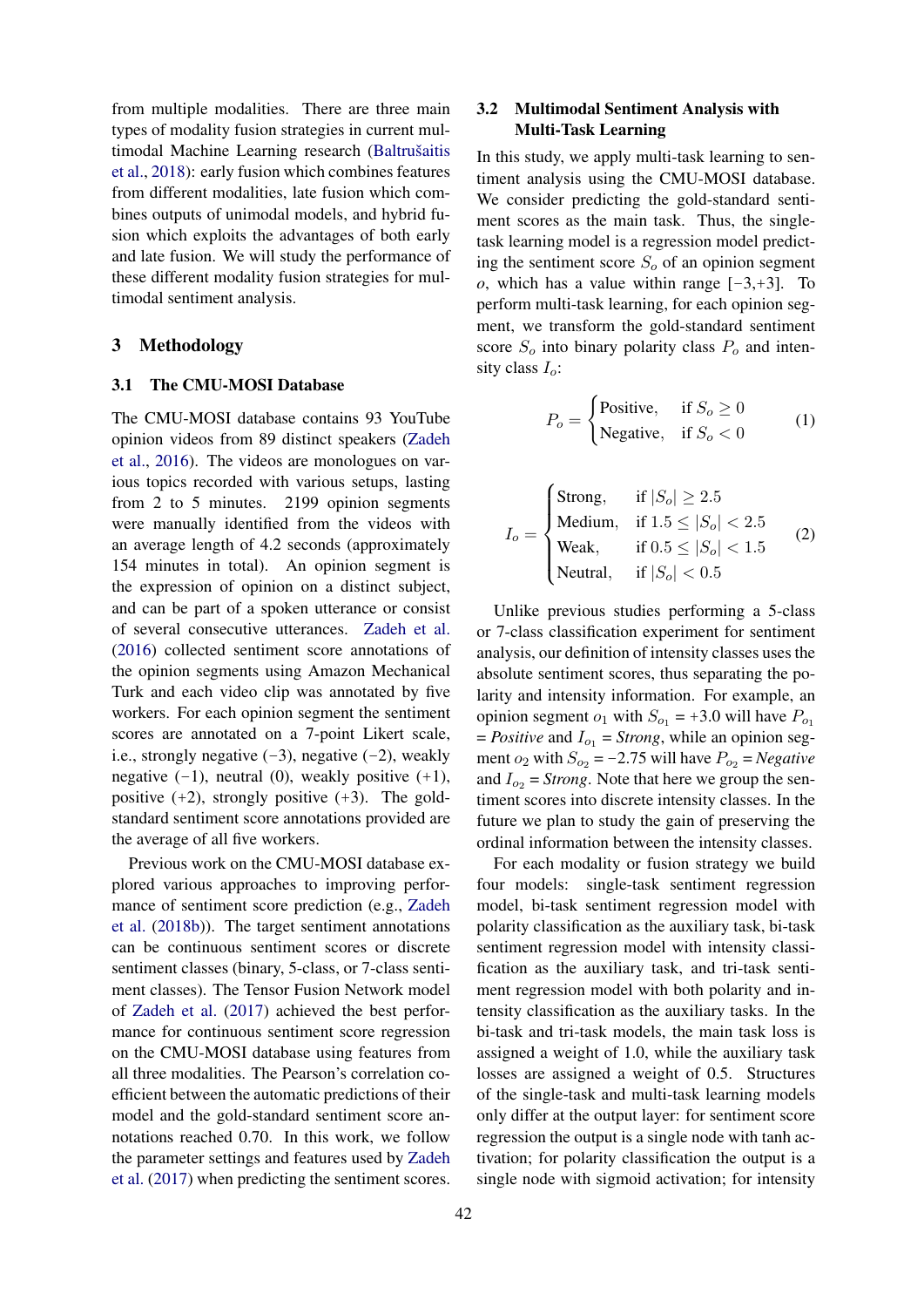classification the output is 4 nodes with softmax activation. The main task uses mean absolute error as the loss function, while polarity classification uses binary cross-entropy as the loss function, and intensity classification uses categorical crossentropy as the loss function. Following state-ofthe-art on the CMU-MOSI database [\(Zadeh et al.,](#page-7-16) [2017\)](#page-7-16), during training we used Adam as the optimization function with a learning rate of 0.0005. We use the CMU Multimodal Data Software Development Kit (SDK) [\(Zadeh et al.,](#page-7-5) [2018a\)](#page-7-5) to load and pre-process the CMU-MOSI database, which splits the 2199 opinion segments into training (1283 segments), validation (229 segments), and test (686 segments) sets.<sup>[1](#page-3-0)</sup> We implement the sentiment analysis models using the Keras deep learning library [\(Chollet et al.,](#page-7-17) [2015\)](#page-7-17).

#### 3.3 Multimodal Features

For the vocal modality, we use the COVAREP feature set provided by the SDK. These are 74 vocal features including 12 Mel-frequency cepstral coefficients, pitch tracking and voiced/unvoiced segmenting features, glottal source parameters, peak slope parameters, and maxima dispersion quotients. The vocal features are extracted from the audio recordings at a sampling rate of 100Hz. For the visual modality, we use the FACET feature set provided by the SDK. These are 46 visual features including facial indicators of 9 types of emotion (anger, contempt, disgust, fear, joy, sadness, surprise, frustration, and confusion) and movements of 20 facial action units. The visual features are extracted from the speaker's facial region in the video recordings at a sampling rate of 30Hz. Following [Zadeh et al.](#page-7-16) [\(2017\)](#page-7-16), for the vocal and visual unimodal models, we apply a drop-out rate of 0.2 to the features and build a neural network with three hidden layers of 32 ReLU activation units, as shown in Figure [1.](#page-3-1)

<span id="page-3-1"></span>

Figure 1: Visual/vocal unimodal tri-task model

For the verbal modality, we use the word em-

bedding features provided by the SDK, which are 300-dimensional GloVe word vectors. There are 26,295 words in total (3,107 unique words) in the opinion segments of the CMU-MOSI database. Following [Zadeh et al.](#page-7-16) [\(2017\)](#page-7-16), for the verbal unimodal model we build a neural network with one layer of 128 Long Short-Term Memory (LSTM) units and one layer of 64 ReLU activation units, as shown in Figure [2.](#page-3-2) Previous work has found that context information is important for multimodal sentiment analysis, and the use of LSTM allows us to include history [\(Poria et al.,](#page-7-18) [2017\)](#page-7-18).

<span id="page-3-2"></span>

Figure 2: Verbal unimodal tri-task model

Note that the visual and vocal features are extracted at the frame level, while the verbal features are extracted at the word level. Before conducting all unimodal and multimodal experiments, we aligned all the features to the word level using the SDK. This down-samples the visual and vocal features to the word level by computing the averaged feature vectors for all frames within a word.

### 3.4 Modality Fusion Strategies

We test four fusion strategies here: Early Fusion (EF), Tensor Fusion Network (TFN), Late Fusion (LF), and Hierarchical Fusion (HF). EF and LF are the most widely used fusion strategies in multimodal recognition studies and were shown to be effective for multimodal sentiment analysis [\(Po](#page-7-19)[ria et al.,](#page-7-19) [2015\)](#page-7-19). TFN achieved state-of-the-art performance on the CMU-MOSI database [\(Zadeh](#page-7-16) [et al.,](#page-7-16) [2017\)](#page-7-16). HF is a form of hybrid fusion strategy shown to be effective for multimodal emotion recognition [\(Tian et al.,](#page-7-20) [2016\)](#page-7-20).

The structure of the EF model is shown in Figure [3.](#page-4-0) The feature vectors are simply concatenated in the EF model. A drop-out rate of 0.2 is applied to the combined feature vector. We then stack one layer of 128 LSTM units and three layers of 32 ReLU units with an L2 regularizer weight of 0.01 on top of the multimodal inputs. To compare performance of the fusion strategies, this same structure is applied to the multimodal inputs in all multimodal models. In the TFN model, we compute

<span id="page-3-0"></span><sup>&</sup>lt;sup>1</sup>Segment 13 of video 8qrpnFRGt2A is partially missing and thus removed for the experiments.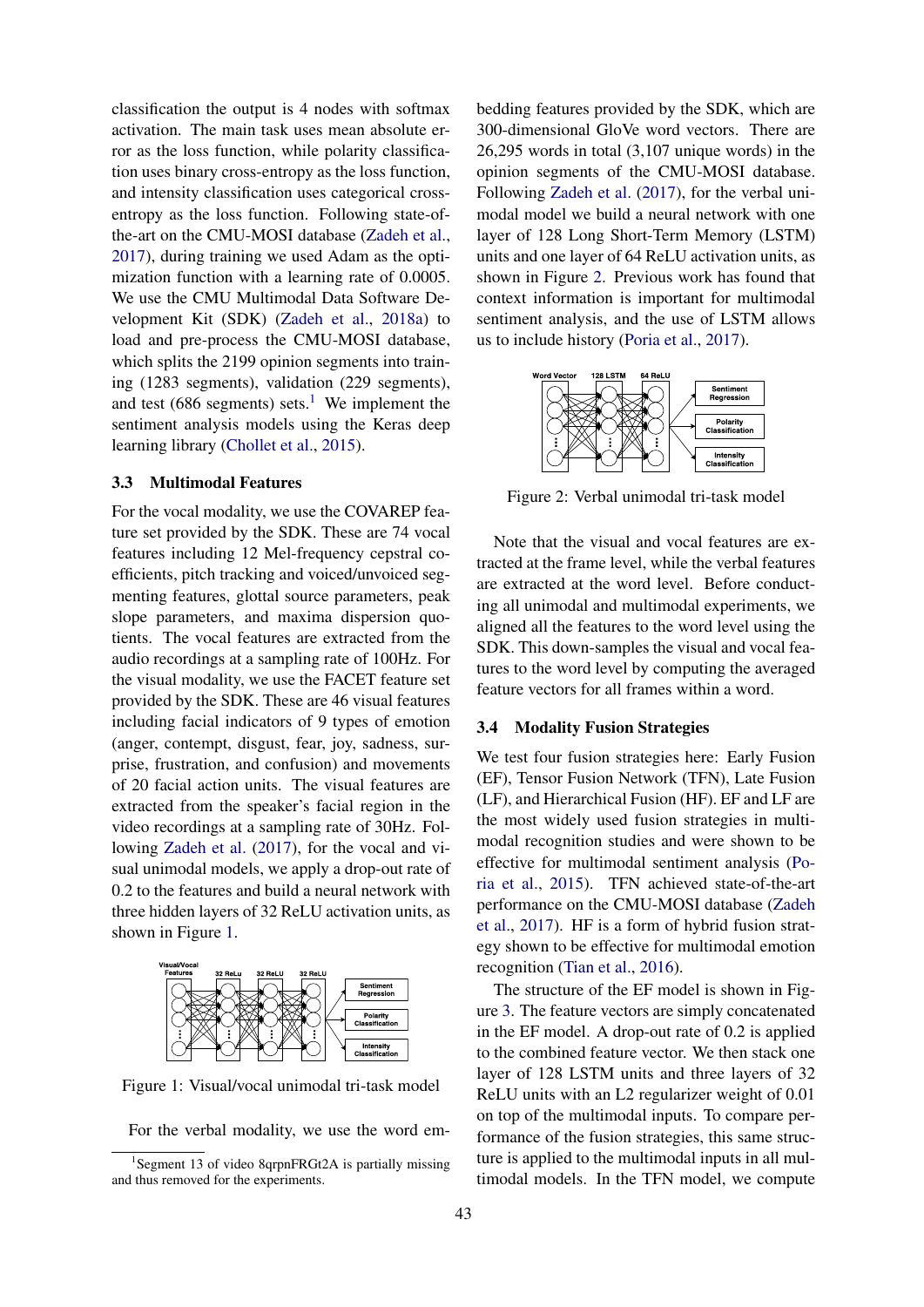the Cartesian products (shown in Figure [4\)](#page-4-1) of the unimodal model top layers as the multimodal inputs. Unlike [Zadeh et al.](#page-7-16) [\(2017\)](#page-7-16), we did not add the extra constant dimension with value 1 when computing the 3-fold Cartesian space in order to reduce the dimensionality of the multimodal input. In the LF model, as shown in Figure [5,](#page-4-2) we concatenate the unimodal model top layers as the multimodal inputs. In the HF model, unimodal information is used in a hierarchy where the top layer of the lower unimodal model is concatenated with the input layer of the higher unimodal model, as shown in Figure [6.](#page-4-3) We use the vocal modality at the bottom of the hierarchy while using the verbal modality at the top in HF fusion. This is because in previous studies (e.g., [Zadeh et al.](#page-7-5) [\(2018a\)](#page-7-5)) the verbal modality was shown to be the most effective for unimodal sentiment analysis, while the vocal modality was shown to be the least effective.

<span id="page-4-0"></span>

Figure 3: Structure of EF tri-task model

<span id="page-4-1"></span>

Figure 4: Fusion strategy of the TFN model [\(Zadeh et al.,](#page-7-16) [2017\)](#page-7-16)

## 4 Experiments and Results

Here we report our sentiment score prediction ex-periments.<sup>[2](#page-5-0)</sup> In Tables 2 and [3,](#page-6-0) "S" is the singletask learning model; "S+P" is the bi-task learning model with polarity classification as the auxillary task; "S+I" is the bi-task learning model with intensity classification as the auxillary task; "S+P+I" is the tri-task learning model. To evaluate the performance of sentiment score prediction, following previous work [\(Zadeh et al.,](#page-7-5) [2018a\)](#page-7-5), we

<span id="page-4-2"></span>

Figure 5: Structure of LF tri-task model

<span id="page-4-3"></span>

Figure 6: Structure of HF tri-task model

report both Pearson's correlation coefficient (CC, higher is better) and mean absolute error (MAE, lower is better) between predictions and annotations of sentiment scores on the test set. In each row of Tables [2](#page-5-0) and [3,](#page-6-0) the numbers in bold are the best performance for each modality or fusion strategy. To identify the significant differences in results, we perform a two-sample Wilcoxon test on the sentiment score predictions given by each pair of models being compared and consider  $p < 0.05$ as significant. We also include random prediction as a baseline and the human performance reported by [Zadeh et al.](#page-7-16) [\(2017\)](#page-7-16).

#### <span id="page-4-6"></span>4.1 Unimodal Experiments

The results of unimodal sentiment prediction ex-periments are shown in Table [2.](#page-5-0)<sup>[3](#page-4-5)</sup> The verbal models have the best performance here, which is consistent with previous sentiment analysis studies on multiple databases (e.g., [Zadeh et al.](#page-7-5) [\(2018a\)](#page-7-5)). This suggests that lexical information remains the most effective for sentiment analysis. On each modality, the best performance is achieved by a multi-task learning model. This answers our first research question and suggests that sentiment analysis can benefit from multi-task learning.

<span id="page-4-4"></span><sup>2</sup> Source code available at: [https://github.com/](https://github.com/tianleimin/) [tianleimin/](https://github.com/tianleimin/).

<span id="page-4-5"></span><sup>&</sup>lt;sup>3</sup>All unimodal models have significantly different performance.  $p = 0.009$  for S+P and S+P+I Visual models,  $p \ll 0.001$  for Visual and Vocal S+I models.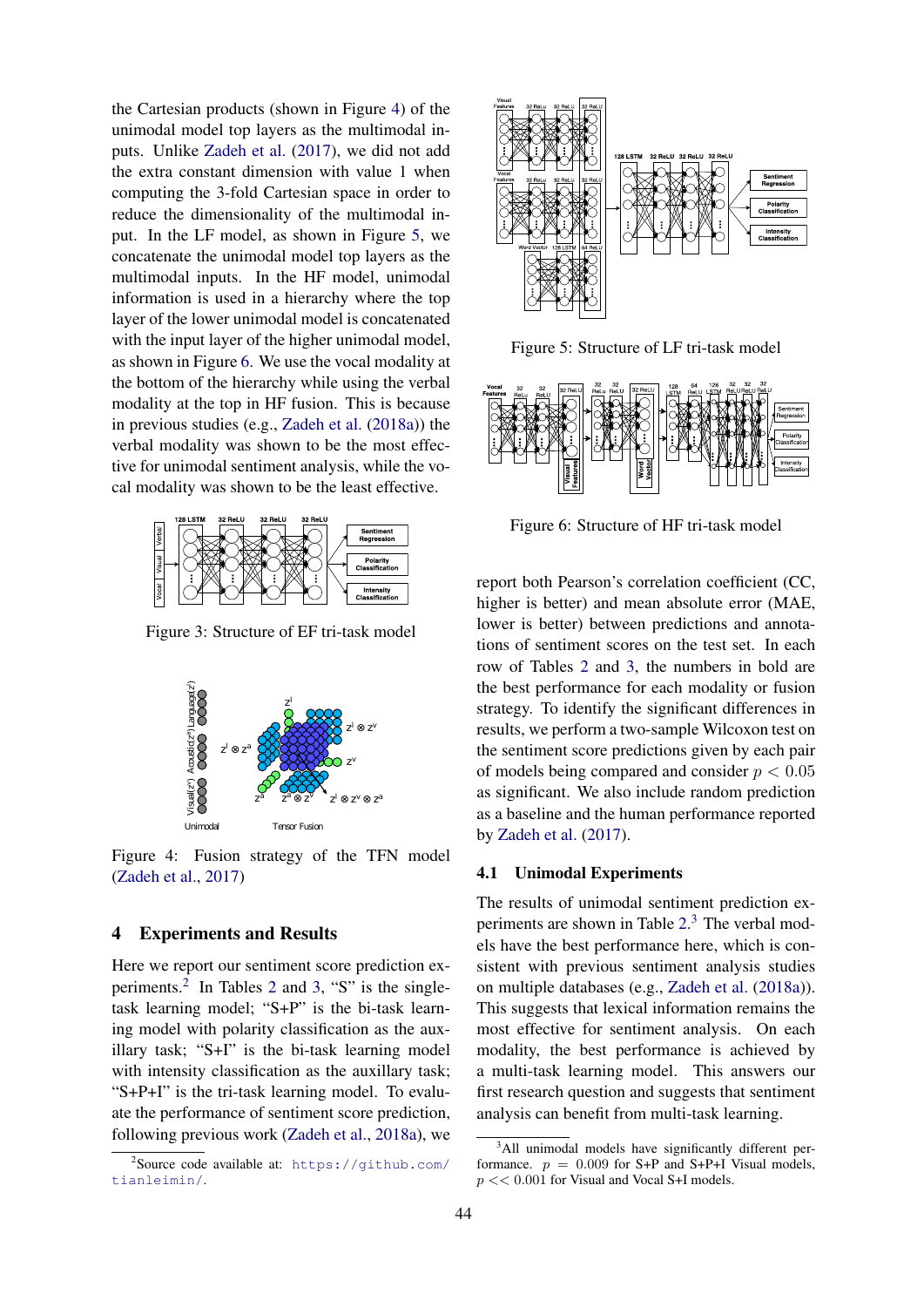In multi-task learning, the main task gains additional information from the auxillary tasks. Compared to the S model, the S+P model has increased focus on the polarity of sentiment, while the S+I model has increased focus on the intensity of sentiment. On the verbal modality, the S+P model achieved the best performance, while on the visual modality the S+I model achieved the best performance. This suggests that the verbal modality is weaker at communicating the polarity of sentiment. Thus, verbal sentiment analysis benefits more from including additional information on polarity. On the contrary, the visual modality is weaker at communicating the intensity of sentiment. Thus, visual sentiment analysis benefits more from including additional information on intensity. For the vocal modality, the S+P+I model achieved the best performance, and the S+P model yielded improved performance over that of the S model. This suggests that the vocal modality is weaker at communicating the polarity of sentiment. Thus, addressing our second research question, the results suggest that individual modalities differ when conveying each aspect of sentiment.

<span id="page-5-0"></span>

| $\bf CC$   | S     | $S+P$ | S+I   | $S+P+I$ |
|------------|-------|-------|-------|---------|
| Random     |       |       |       |         |
| Vocal      | 0.125 | 0.149 | 0.119 | 0.153   |
| Visual     | 0.092 | 0.109 | 0.116 | 0.106   |
| Verbal     | 0.404 | 0.455 | 0.434 | 0.417   |
| Human      | 0.820 |       |       |         |
| <b>MAE</b> | S     | $S+P$ | $S+I$ | $S+P+I$ |
| Random     | 1.880 |       |       |         |
| Vocal      | 1.456 | 1.471 | 1.444 | 1.431   |
| Visual     | 1.442 | 1.439 | 1.453 | 1.460   |
| Verbal     | 1.196 | 1.156 | 1.181 | 1.206   |
| Human      | 0.710 |       |       |         |

Table 2: Unimodal sentiment analysis results on the CMU-MOSI test set. Numbers in bold are the best results on each modality.

#### <span id="page-5-6"></span>4.2 Multimodal Experiments

The results of the multimodal experiments are shown in Table [3.](#page-6-0) We find that  $EF > HF > TFN > LF<sup>4</sup>$  $EF > HF > TFN > LF<sup>4</sup>$  $EF > HF > TFN > LF<sup>4</sup>$  The reason that the EF model yields the best performance may be that it

is the least complex. This is shown to be beneficial for the small CMU-MOSI database [\(Poria et al.,](#page-7-19) [2015\)](#page-7-19). Unlike [Zadeh et al.](#page-7-16) [\(2017\)](#page-7-16), here the EF model outperforms the TFN model. However, the TFN model achieved the best performance on the training and validation sets. This indicates that performance of the TFN model may be limited by over-fitting. Compared to the feature concatenation used in EF, the Cartesian product used in TFN results in higher dimensionality of the multimodal input vector,<sup>[5](#page-5-2)</sup> which in turn increases the complexity of the model. Similarly, the HF model has worse performance than the EF model here, unlike in [Tian et al.](#page-7-20) [\(2016\)](#page-7-20). This may be due to the HF model having the deepest structure with the most hidden layers, which increases its complexity.

The performance of unimodal and multimodal models are significantly different. In general, the multimodal models have better performance than the unimodal models. $<sup>6</sup>$  $<sup>6</sup>$  $<sup>6</sup>$  Unlike unimodal models,</sup> multimodal models benefit less from multi-task learning. In fact, the HF and LF models have better performance using single-task learning. For the TFN models, only the S+P model outperforms the S model, although the improvement is not sig-nificant.<sup>[7](#page-5-4)</sup> For the EF models, multi-task learning results in better performance.<sup>[8](#page-5-5)</sup> The reason that EF benefits from multi-task learning may be that it combines modalities without bias and individual features have more influence on the EF model. Thus, the benefit of multi-task learning is preserved in EF. However, the other fusion strategies (TFN, LF, HF) attempt to compensate one modality with information from other modalities, i.e., relying more on other modalities when one modality is weaker at predicting an aspect of sentiment. In Section [4.1](#page-4-6) we showed that each modality has different weaknesses when conveying the polarity or intensity aspect of sentiment. The multimodal models are able to overcome such weaknesses by modality fusion. Thus, multi-task learning does not yield additional improvement in these models. Our observations answer our third research question: multi-task learning influences unimodal and

<span id="page-5-1"></span><sup>&</sup>lt;sup>4</sup>Performance of multimodal models are significantly different, except that the HF S and the TFN S+P model have  $p = 0.287$ .  $p = 0.001$  for EF S+P+I and HF S,  $p = 0.017$ for TFN S+P and LF S.

<span id="page-5-3"></span><span id="page-5-2"></span> $5$ Dimension of the EF input is 420, for TFN is 65,536.

<sup>&</sup>lt;sup>6</sup>Except that the LF models often have worse performance than the verbal S+P model.  $p \ll 0.001$  for TFN S+P and verbal S+P,  $p = 0.017$  for verbal S+P and LF S.

<span id="page-5-5"></span><span id="page-5-4"></span> $^{7}p = 0.105$  for S TFN and S+P TFN.

 ${}^{8}p = 0.888$  for S EF and S+P EF,  $p = 0.029$  for S EF and S+I EF,  $p = 0.009$  for S EF and S+P+I EF.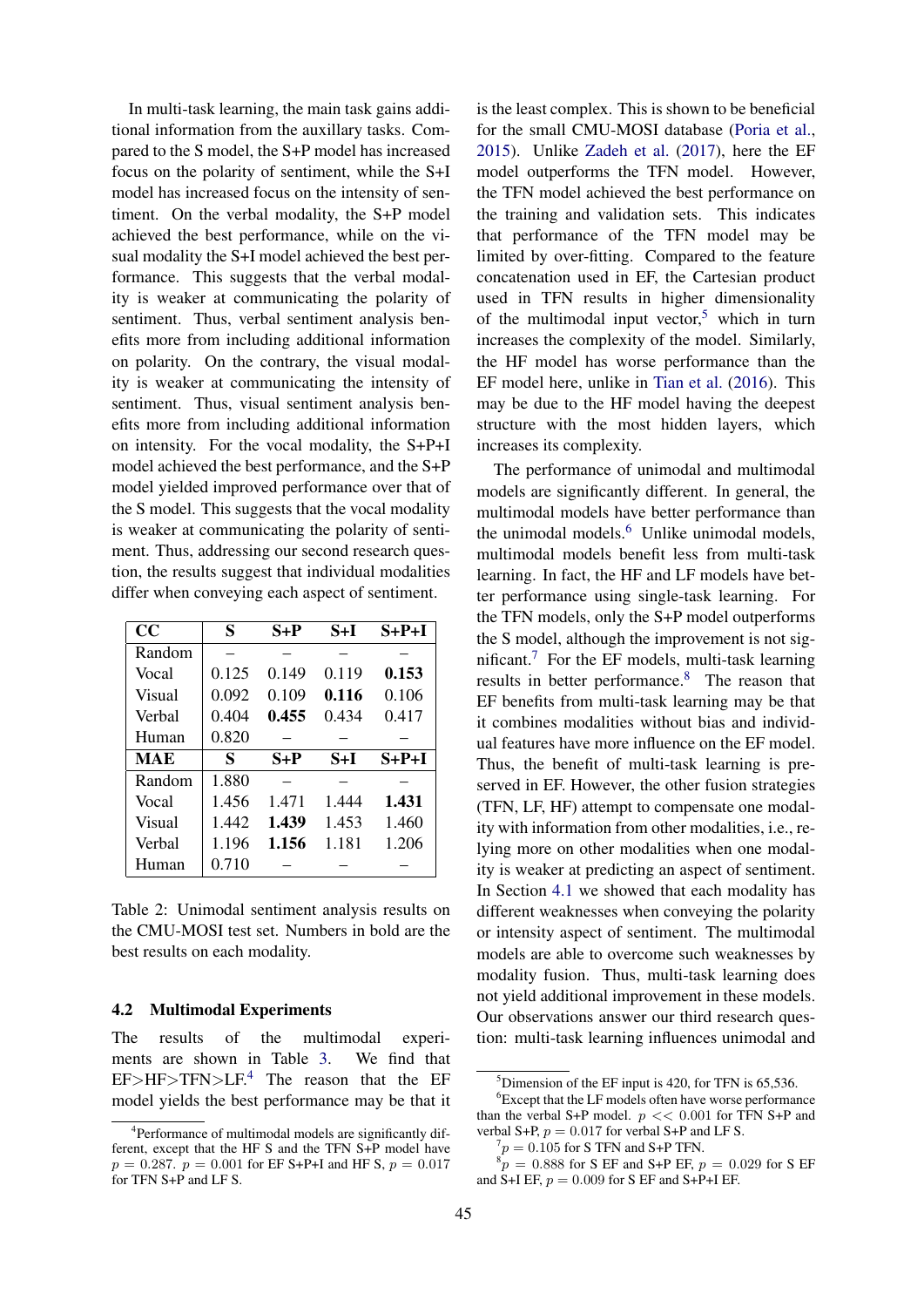multimodal sentiment analysis differently.

<span id="page-6-0"></span>

| $\bf CC$   | S     | $S+P$ | $S+I$ | $S+P+I$ |
|------------|-------|-------|-------|---------|
| Random     |       |       |       |         |
| EF         | 0.471 | 0.472 | 0.476 | 0.482   |
| <b>TFN</b> | 0.448 | 0.461 | 0.446 | 0.429   |
| LF         | 0.454 | 0.413 | 0.428 | 0.428   |
| HF         | 0.469 | 0.424 | 0.458 | 0.432   |
| Human      | 0.820 |       |       |         |
| <b>MAE</b> | S     | $S+P$ | $S+I$ | $S+P+I$ |
| Random     | 1.880 |       |       |         |
| EF         | 1.197 | 1.181 | 1.193 | 1.172   |
| <b>TFN</b> | 1.186 | 1.181 | 1.178 | 1.205   |
| LF         | 1.179 | 1.211 | 1.204 | 1.201   |
| HF         | 1.155 | 1.211 | 1.164 | 1.187   |
| Human      | 0.710 |       |       |         |

Table 3: Multimodal sentiment analysis results on the CMU-MOSI test set. Numbers in bold are the best results for each fusion strategy in each row.

## 5 Discussion

Our unimodal experiments in Section [4.1](#page-4-6) show that unimodal sentiment analysis benefits significantly from multi-task learning. As suggested by [Wilson](#page-7-21) [\(2008\)](#page-7-21), polarity and intensity can be conveyed through different units of language. We can use one word such as *extremely* to express intensity, while the polarity of a word and the polarity of the opinion segment the word is in may be opposite. Our work supports a fine-grained sentiment analysis. By including polarity and intensity classification as the auxiliary tasks, we illustrate that individual modalities differ when conveying sentiment. In particular, the visual modality is weaker at conveying the intensity aspect of sentiment, while the vocal and verbal modalities are weaker at conveying the polarity aspect of sentiment. In previous emotion recognition studies under the circumplex model of emotions [\(Rus](#page-7-10)[sell,](#page-7-10) [1980\)](#page-7-10), it was found that the visual modality is typically weaker at conveying the Arousal dimension of emotion, while the vocal modality is typically weaker at conveying the Valence dimension of emotion (e.g., [Nicolaou et al.](#page-7-22) [\(2011\)](#page-7-22)). The similarities between the performance of different communication modalities on conveying emotion dimensions and on conveying different aspects of sentiment indicate a connection between emotion dimensions and sentiment. The different behav-

iors of unimodal models in conveying the polarity and intensity aspects of sentiment also explain the improved performance achieved by modality fusion in Section [4.2](#page-5-6) and in various previous studies. By decomposing sentiment scores into polarity and intensity, our work provides detailed understanding on how individual modalities and multimodal information convey these two aspects of sentiment.

We are aware that performance of our sentiment analysis models leaves room for improvement compared to state-of-the-art on the CMU-MOSI database. One reason may be that we did not perform pre-training in this study. In the future, we plan to explore more advanced learning techniques and models, such as a Dynamic Fusion Graph [\(Zadeh et al.,](#page-7-0) [2018b\)](#page-7-0), to improve performance. We also plan to perform case studies to provide detailed analysis on how the unimodal models benefit from multi-task learning, and how individual modalities compensate each other in the multimodal models.

## 6 Conclusions

In this work, we decouple Likert scale sentiment scores into two aspects: polarity and intensity, and study the influence of including polarity and/or intensity classification as auxiliary tasks to sentiment score regression. Our experiments showed that all unimodal models and some multimodal models benefit from multi-task learning. Our unimodal experiments indicated that each modality conveys different aspects of sentiment differently. In addition, we observed similar behaviors between how individual modalities convey the polarity and intensity aspects of sentiments and how they convey the Valence and Arousal emotion dimensions. Such connections between sentiments and emotions encourage researchers to obtain an integrated view of sentiment analysis and emotion recognition. Our multimodal experiments showed that unlike unimodal models, multimodal models benefit less from multi-task learning. This suggests that one reason that modality fusion yields improved performance in sentiment analysis is its ability to combine the different strengths of individual modalities on conveying sentiments.

Note that we only conducted experiments on the CMU-MOSI database. In the future, we plan to expand our study to multiple databases. Moreover, we are interested in including databases col